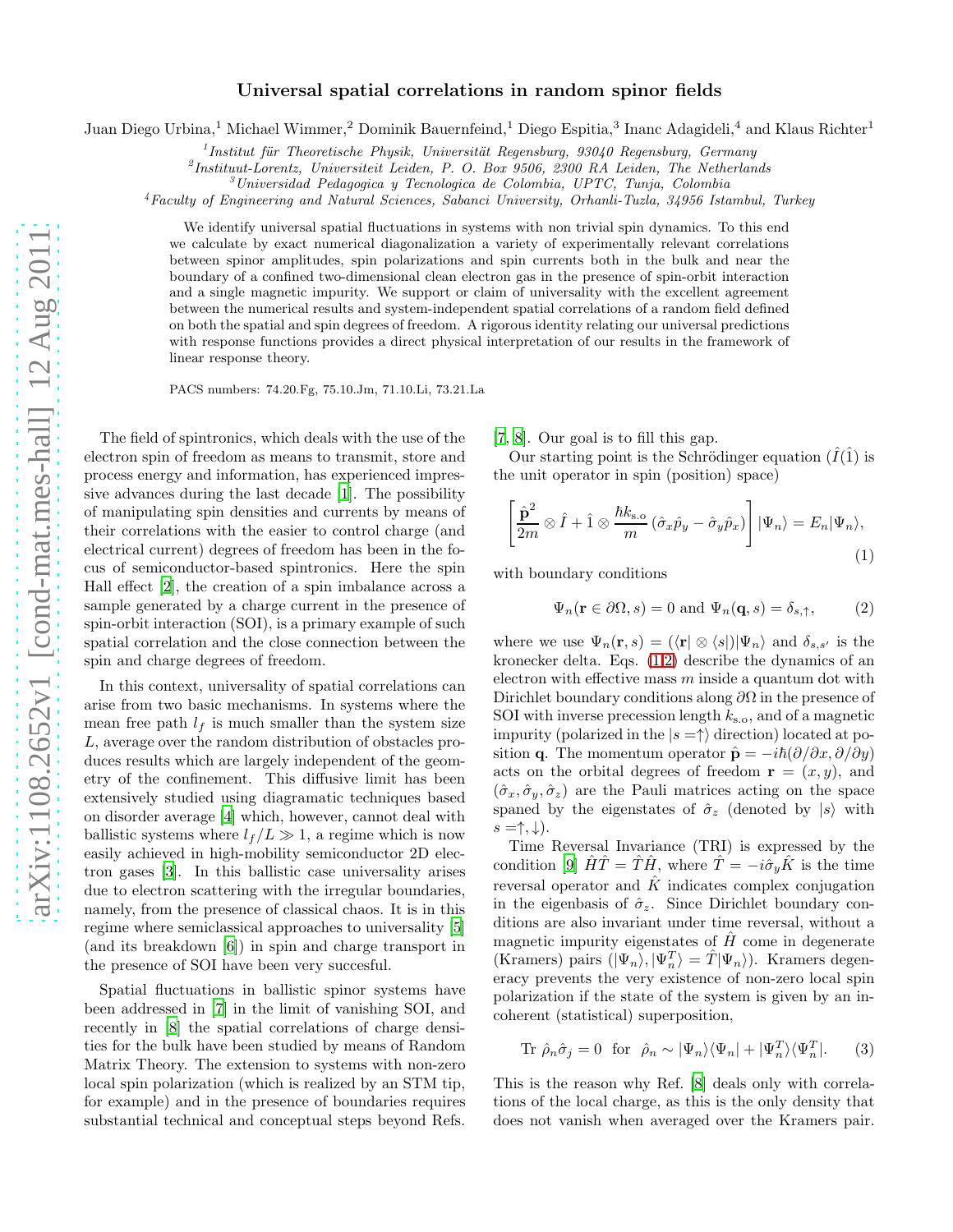However, any specific coherent superposition  $a|\Psi_n\rangle$  +  $b|\Psi_n^T\rangle$  shows indeed a very rich spatial and spin structure, which is washed out if we neglect coherences. Physical realizations of such coherent superpositions are achieved by breaking TRI, and in particular by introducing spin selective boundary conditions, as in Eq. [\(2\)](#page-0-1). As an example, Fig.  $(1)$  shows the spin polarization in *z*-direction for a typical eigenstate of our hamiltonian where the magnetic impurity is localized inside of a ballistic cavity. Here we will present a theoretical approach to understand and predict the spatial statistics of such imprinted pattern.



<span id="page-1-0"></span>FIG. 1: Spin polarization in z-direction in units of  $L^{-2}$  for the linear combination of the two degenerate states  $n = 400$ of the "star billiard" such that the combined state is polarized in the  $|\uparrow\rangle$  direction at the origin  $(k_{s.o} L = 10)$ .

For the numerical simulations we consider the desymmetrized "star billiard" (shown in Fig. [1\)](#page-1-0), which is characterized by only one parameter (the radius of the circular arc in units of the length  $L$  of the horizontal segment). For  $k_{s,o} = 0$  this billiard is known to display hard chaos in the classical limit and therefore it is expected to exhibit universality in the spatial correlations of its quantum eigenstates [\[11\]](#page-3-9). In order to construct local observables, we explicitely diagonalize the hamiltonian using the method reported in [\[12\]](#page-3-10), which gives the corresponding Kramers pair for each eigenenergy  $E_n$ . For a given position q of the spin impurity the (now unique) eigenstate of the system is given by the linear combination

$$
|\psi_n^{a,b}\rangle = a(\mathbf{q})|\Psi_n\rangle + b(\mathbf{q})|\Psi_n^T\rangle,\tag{4}
$$

where the coefficients  $a(\mathbf{q}), b(\mathbf{q})$  must fulfil  $|a|^2 + |b|^2 = 1$ and are adjusted such that  $\Psi_n(\mathbf{q}, s) = \delta_{s,\uparrow}$ . For fixed n any local function  $\mathcal{F}(\psi_n^{a,b}(\mathbf{r},s), \psi_n^{a,b}(\mathbf{r}',s'))$  of the state will fluctuate when **q** is randomly choosen inside the billiard. This quasi-random character of the spatial fluctuations is used to replace the average over the impurity position q by an average over  $(a, b)$  on the unit sphere,

$$
\int_{\Omega} \mathcal{F}(\psi_n^{a(\mathbf{q}),b(\mathbf{q})}(\mathbf{r},s), \psi_n^{a(\mathbf{q}),b(\mathbf{q})}(\mathbf{r}',s'))d\mathbf{q}
$$
\n
$$
= \int_{|a|^2+|b|^2=1} \mathcal{F}(\psi_n^{a,b}(\mathbf{r},s), \psi_n^{a,b}(\mathbf{r}',s'))dadb.
$$
\n
$$
(5)
$$

This is the way we use the numerical Kramers pair  $(|\Psi_n\rangle, |\Psi_n^T\rangle)$  to construct the expectation values of lo-

cal observables  $F$  at fixed energy. Now we proceed in the usual way one studies spatial fluctuations of wavefunctions in classically chaotic systems. We use the exact numerical results for local observables to perform an energy average where we expect universality to emerge. That this is actually the case can be seen in Fig. [2,](#page-1-1) where the two-point spatial correlation  $\langle \psi_n^{a,b}(\mathbf{r},s)\psi_n^{a,b}(\mathbf{r}',s')^* \rangle$ of the spinor amplitude (calculated by impurity and energy average of the exact eigenfunctions) is compared with the universal prediction of the Spinor Random Wave Model (SRWM) to be presented bellow.



<span id="page-1-1"></span>FIG. 2: Comparison between the exact (left panel) spatial two-point correlation function  $\langle \psi_n(\mathbf{r}, \uparrow)\psi_n(\mathbf{r}', \uparrow)^* \rangle$  (defined by impurity and energy average over 300 states near  $n = 3000$ ) as a function of **r**, near a wall at  $x = 0$  (with  $\mathbf{r}' = (0, 0.05L)$ ), and the universal results  $C_0^{\uparrow,\uparrow}(\mathbf{r},\mathbf{r}';E) + C_1^{\uparrow,\uparrow}(\mathbf{r},\mathbf{r}';E)$  (right), see text. We use  $k_{\rm s.o.}/k = 0.1$  and  $k = 300$ .

Any theory which attempts to describe the universality of spatial correlations must deal with two different aspects: first, the issue of the universal behaviour of the amplitude correlator both in the bulk and near a boundary, and second the appropiate description of correlators beyond the bilineal form in the amplitudes. The original approaches to universal spatial fluctuations in chaotic systems considered these two phenomena to share the same origin (as both can be derived from Berry's ansatz stating that wavefunctions of classically chaotic systems behave as random superpositions of plane waves [\[11\]](#page-3-9)). Later it was recognized [\[13](#page-3-11)] that the two-point correlator is actually an intrinsically microscopic object that can be derived without any further assumption from the exact Green function  $\hat{G}^{\pm}(E) = (\hat{H} - E \pm i0^{+})^{-1}$  by means of the formula

<span id="page-1-3"></span>
$$
C(\mathbf{r}, \mathbf{r}'; E) \simeq \frac{1}{2\pi i} \frac{1}{\varrho(E)} \langle G^-(\mathbf{r}', \mathbf{r}; E) - G^+(\mathbf{r}, \mathbf{r}'; E) \rangle. \tag{6}
$$

Here  $\langle \ldots \rangle$  denotes impurity and energy average (over a small window around  $E$ ) and  $\varrho(E)$  is the smooth part of the density of states. For systems with SOI and away from the boundary, the exact Green function is approximated by its bulk value to get the universal prediction for the bulk,

<span id="page-1-2"></span>
$$
C_0(\mathbf{r}, \mathbf{r}'; E) = \frac{1}{4k} \begin{pmatrix} C_D(d; E) & -e^{-i\theta} C_S(d; E) \\ e^{i\theta} C_S(d; E) & C_D(d; E) \end{pmatrix}, (7)
$$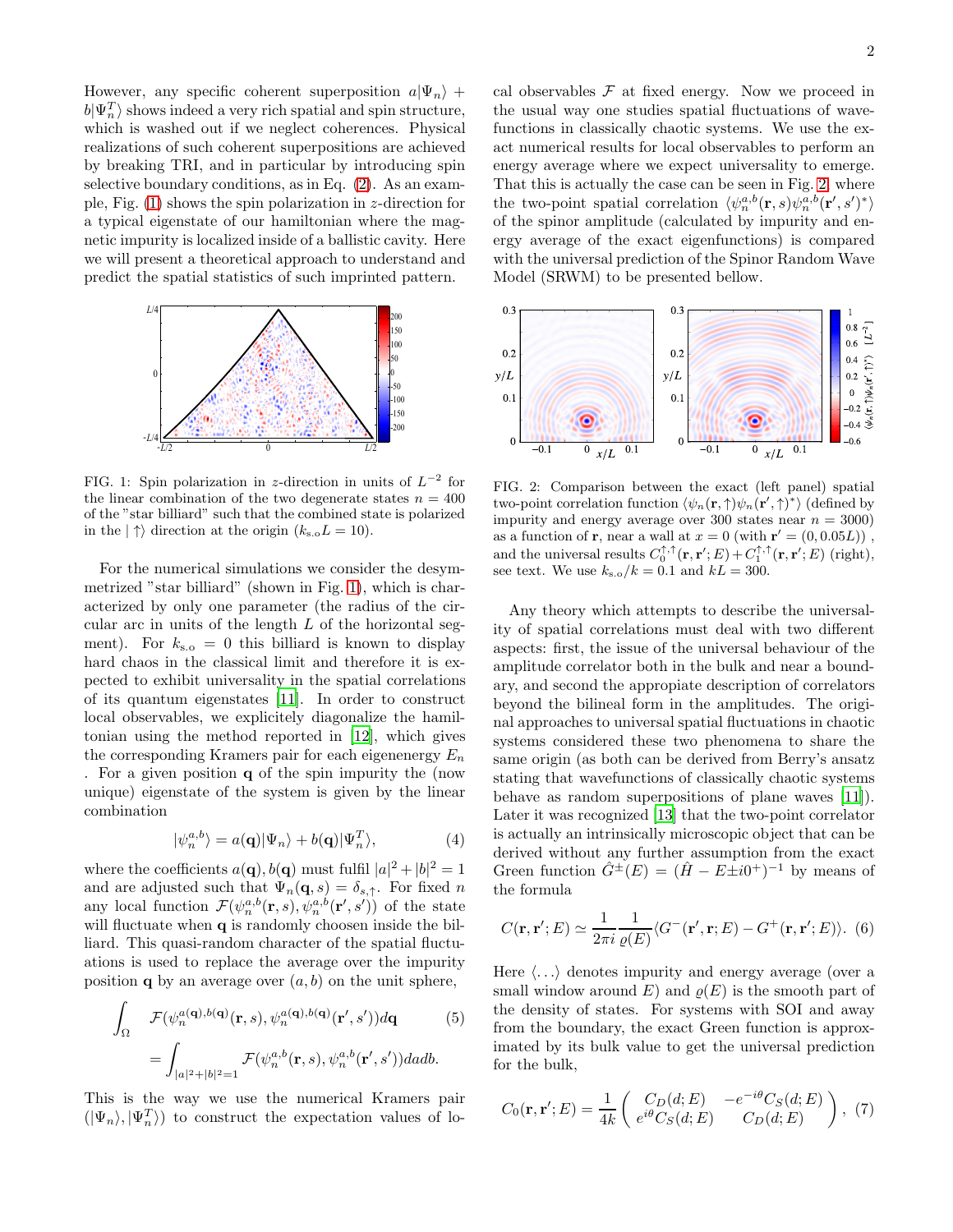where  $C_D(d; E) = k_+ J_0(k_+ d) + k_- J_0(k_- d)$ ,  $C_S(d; E) =$  $k_{+}J_1(k_{+}d) - k_{-}J_1(k_{-}d)$  and  $J_n(x)$  are Bessel functions. We further defined  $k_{\pm} = \sqrt{k^2 + k_{s.o}^2} \pm k_{s.o}$  with  $k = \sqrt{2mE/\hbar^2}$  and  $\mathbf{r} - \mathbf{r}' = d(\cos \theta, \sin \theta)$ . The result (7) can  $\sqrt{2mE/\hbar^2}$  and  $\mathbf{r} - \mathbf{r}' = d(\cos\theta, \sin\theta)$ . The result [\(7\)](#page-1-2) can be obtained using a modified Berry ansatz including SOI, as in Refs. [\[8,](#page-3-7) [14\]](#page-3-12).

To go beyond the results for the bulk we use a multiple reflection expansion to construct the matrix-valued Green function near a wall, assumed to be an infinite straight line at  $x = 0$ . Translational invariance in the x-direction suggests to perform a Fourier transform (indicated by a tilde) from  $x - x'$  to  $k_x$ . The method provides a closed form for the boundary contribution as (for notational convenience the dependence with  $E$  is kept implicit)

$$
\tilde{G}_1(k_x, y, y') = 2\partial \tilde{G}_0(k_x, y)(1 - 2\partial \tilde{G}_0(k_x, 0))^{-1} \tilde{G}_0(k_x, y'),
$$

in terms of the bulk Green function

$$
\tilde{G}_0(k_x, y - y') = \sum_{+,-} (\pm) \frac{e^{-a_{\pm} |y - y'|}}{2a_{\pm}} \left( f_{\pm} \hat{I} - g \hat{\sigma}_y + h \hat{\sigma}_x \right),
$$

and its normal derivatives  $\partial \tilde{G}_0$  at the boundary. We introduced  $f_{\pm} = g(k^2 - k_{\pm}^2)/k_x$ , and  $h = iga_{\pm}sgn(y - y')$ with  $g = k_x/(2\sqrt{k^2 + k_{so}^2})$  and  $a_{\pm} = \sqrt{k_x^2 - k_{\pm}^2}$  ( $\Re a_{\pm} >$ 0).

In order to construct the correlation function in real space, the inverse Fourier transform of  $\tilde{G}_1$  is calculated in stationary phase approximation, well justified in the regime  $kL \gg 1$ . We obtain a linear combination of expressions with phases  $\Phi(k_x) = \sqrt{k_{\pm}^2 - k_x^2} \cdot y + \sqrt{k_{\pm}^2 - k_x^2} \cdot y$  $y' + k_x(x - x')$ , showing that the geometry of the saddle points  $\Phi'(k_x) = 0$  is a deformed version of the Snell law, with two (instead of just one) possibilities for the incoming and outgoing wavevectors. The limit  $k_{s,o}/k \rightarrow 0, k_{s,o}L \rightarrow \text{const.}$  where the SOI is not considered for the stationary phase condition gives insufficient results for the spatial correlations, and we use instead a consistent solution for each independent combination of beams up to second order in  $k_{s.o.}/k$ . The effect on the spatial correlations is then incorporated as a contribution  $C_1$  on top of the bulk result  $C_0$ , Eq. [\(7\)](#page-1-2). The effect of a nearby boundary on the two-point amplitude correlator is depicted in Fig. [2](#page-1-1) showing excellent agreement between numerical simulations and our analytical (but very lengthy) formula. This boundary effect is the spatial analogue of the perimeter term in the Weyl formula [\[15\]](#page-3-13) for the smooth part of the density of states of a system with SOI [\[16\]](#page-4-0).

We have checked that changes on the size of the energy window, relative positions  $\mathbf{r}, \mathbf{r}'$ , position of the wall, SOI strength do not affect the quality of our results for all the entries of the correlation matrix. Therefore we conclude that spatial correlations of spinor amplitudes are described by the formula [\(6\)](#page-1-3), and universality emerges when the Green function can be approximated by its universal limit for the bulk or near a hard wall. That this is precisely the case for chaotic quantum systems was shown for the scalar case in [\[17](#page-4-1)], and the same argument (that paths with multiple reflections produce sub-dominant effects) holds here.

We now turn our atention to the experimentally more relevant case of spatial correlations for local densities. We consider observables of the form

$$
\hat{A}^d(\mathbf{r}) = \delta(\hat{\mathbf{r}} - \mathbf{r}) \otimes \hat{A}.
$$
 (8)

For given position **r**, the choice  $\hat{A} = \hat{1}$  describes the local charge density, while  $\hat{A} = \hat{\sigma}_i$  gives the spin density in *i*-th direction. Introducing the spinor  $\psi_n^{a,b}(\mathbf{r}) = \langle \mathbf{r} | \psi_n^{a,b} \rangle$ , the numerical spatial density correlations are then constructed from the numerical eigenstates by impurity and energy average

<span id="page-2-1"></span>
$$
C_{AB}(\mathbf{r}, \mathbf{r}'; E) = \langle \left[ \psi_n^{a,b}(\mathbf{r})^\dagger \hat{A} \psi_n^{a,b}(\mathbf{r}) \right] \left[ \psi_n^{a,b}(\mathbf{r}')^\dagger \hat{B} \psi_n^{a,b}(\mathbf{r}') \right] \rangle.
$$
 (9)

Contrary to the amplitude correlators, density correlations are not bilineal in the components of the state and therefore cannot be directly related with the Green function. Following a well established procedure in systems without spin, we assume that the spinor amplitudes have Gaussian fluctuations [\[13\]](#page-3-11), and we replace the energy and impurity averages by a single average over a functional distribution of spinor fields,

$$
C_{AB}^{SRWM}(\mathbf{r},\mathbf{r}';E) = \int P(\psi)\psi(\mathbf{r})^{\dagger}\hat{A}\psi(\mathbf{r})\psi(\mathbf{r}')^{\dagger}\hat{B}\psi(\mathbf{r}')\mathcal{D}[\psi].
$$

The probability distribution  $P(\psi)$  is Gaussian and therefore uniquely given by its two-point correlation function  $\int P(\psi)\psi(\mathbf{r})\psi(\mathbf{r})^{\dagger}\mathcal{D}[\psi] = C(\mathbf{r}, \mathbf{r}'; E)$ , which we replace by the universal amplitude correlator based on the microscopic Green function.

Having at hand a Gaussian theory with known twopoint correlators, we can decouple averages over higher order functionals of the state by straightforward use of Wick's theorem. For the particular case of local observables, this easily gives [\[16\]](#page-4-0)

<span id="page-2-0"></span>
$$
C_{AB}^{SRWM}(\mathbf{r}, \mathbf{r}'; E) = \text{Tr}\left[\hat{A}C(\mathbf{r}, \mathbf{r}'; E)\hat{B}C(\mathbf{r}', \mathbf{r}; E)\right] + \text{Tr}\left[\hat{A}C(\mathbf{r}, \mathbf{r}'; E)\right] \text{Tr}\left[\hat{B}C(\mathbf{r}', \mathbf{r}; E)\right]
$$
(10)

where the trace is over spin variables only. Eq. [\(10\)](#page-2-0) is the main result of this paper. It allows us to derive universal results for spatial correlations of local observables after inserting the expressions  $C_0, C_1$  of the correlator  $C(\mathbf{r}, \mathbf{r}'; E)$  for the bulk or its modification near the wall. In order to check the underlying Gaussian assumption, in Figs. [3](#page-3-14)[,4](#page-3-15) we compare the result [\(10\)](#page-2-0) with numerical results based on Eq. [\(9\)](#page-2-1). We find considerable agreement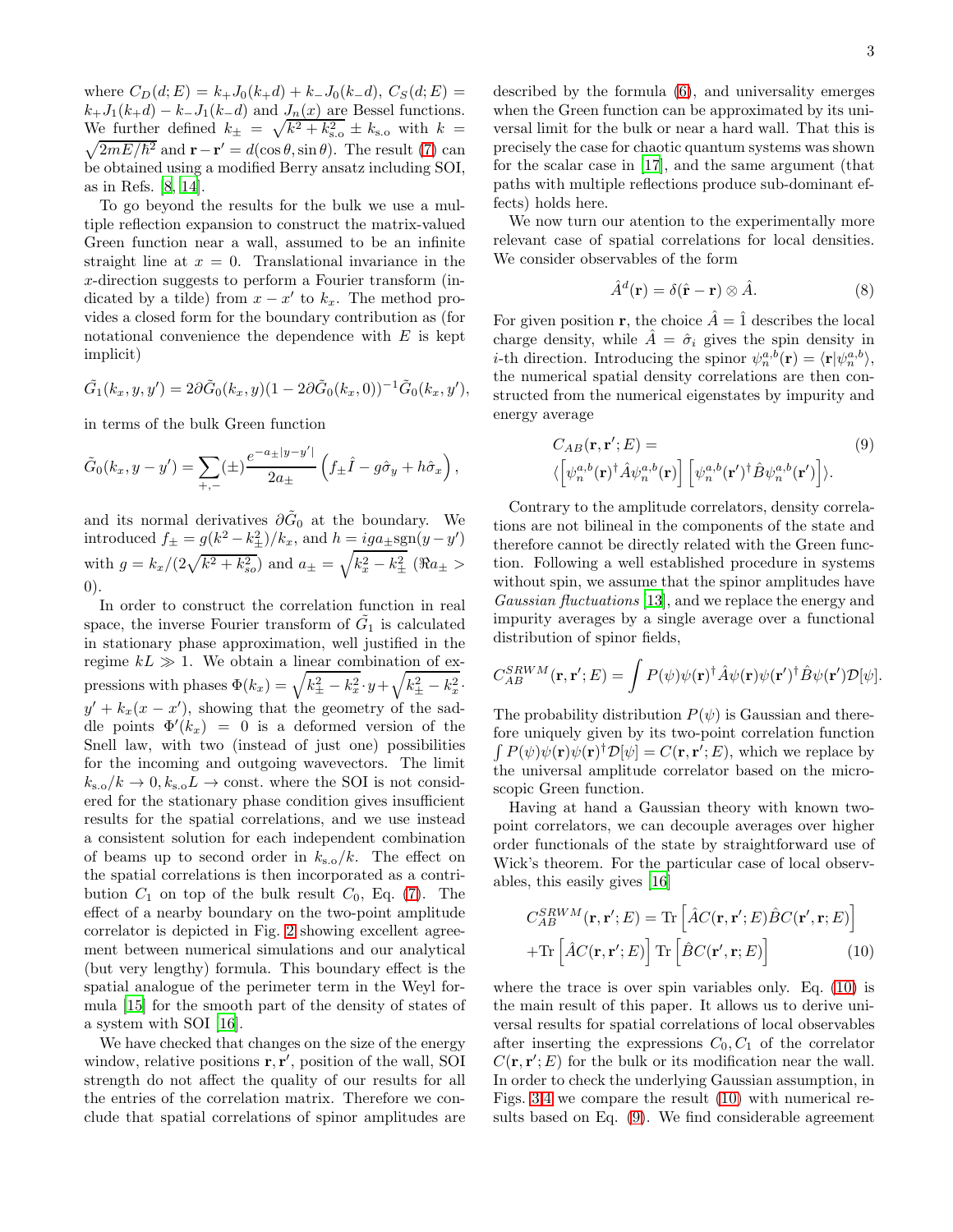even for the subtle patterns emerging from interference effects due to the boundary.

The physical relevance of  $C_{AB}$  can be extended beyond its statistical interpretation by noticing that the connected part of  $C_{AB}^{SRWM}$  at the Fermi energy  $E = E_F$ can be rigorously related through

<span id="page-3-17"></span>
$$
\lim_{w \to 0} \quad \int_{-\infty}^{\infty} \phi_{AB}(t) \frac{e^{iwt}}{w} dt \tag{11}
$$
\n
$$
= i \text{Tr} \left[ \hat{A} C(\mathbf{r}, \mathbf{r}'; E_F) \hat{B} C(\mathbf{r}', \mathbf{r}; E_F) \right]
$$

to the d.c. component of the dynamical response function  $\phi_{AB}(t-t') \propto \langle [\hat{A}^d(\mathbf{r},t), \hat{B}^d(\mathbf{r},t')] \rangle$  describing the change of the expectation value of  $\hat{A}^d$  at time t when an infinitesimal perturbation affects the system at time  $t'$  through a coupling with the observable  $\hat{B}^d$  [\[10](#page-3-16)]. Eq. [\(11\)](#page-3-17) relates an experimentally accessible quantity, the response function, with the correlator quantifying the statistical fluctuations of the random spinor field.



<span id="page-3-14"></span>FIG. 3: Spatial correlation  $C_{\sigma_y \sigma_z}(\mathbf{r}, \mathbf{r}'; E)$  of spin densities in the bulk (top) and near a wall at  $x = 0$  (bottom) as function of r. Left panels: results of Eq. [\(9\)](#page-2-1) based on numerically obtained eigenstates. Right panels: universal prediction  $C_{\sigma_y \sigma_z}^{SRWM}(\mathbf{r}, \mathbf{r}'; E)$ , Eq. [\(10\)](#page-2-0). We use  $\mathbf{r}' = (0, 0.05L)$ ,  $k_{\rm s,o}/k = 0.1$  and  $kL = 300$ . Averages are calculated using 300 Kramers pairs around E3000.

To summarize, we have shown that electrons in confined chaotic geometries in the presence of spin-orbit coupling exhibit spatial spin and spin current correlations given by the universal correlations of a Gaussian random spinor field. Our results can be applied to a large class of correlators both in the bulk and near a boundary. They hold not only for the correlations between amplitudes but also for spatial correlations of spin densities and spin currents, more generally for any pair of local observables. A rigorous identity relating linear response coefficients to these universal correlators gives further insight into our

<span id="page-3-15"></span>FIG. 4: Spatial correlation  $C_{J_y \sigma_z}(\mathbf{r}, \mathbf{r}'; E)$  between spin current and spin density near a wall at  $x = 0$  produced, for instance, by applying a spin current with y polarization at  $\mathbf{r}' = (0,005L)$  and measuring the dependence with r of the spin polarization in z direction. Left side: numerical calculation from Eq. [\(9\)](#page-2-1). Right side: universal prediction  $C_{J_y\sigma_z}^{SRWM}(\mathbf{r},\mathbf{r}';E)$  from Eq. [\(10\)](#page-2-0). The parameters are the same as in Fig. [3.](#page-3-14)

results and opens a straightforward possibility to measure such correlations.

Acknowledgements. This work was supported by the Deutsche Forschungsgemeinschaft within SFB 689 (JDU, KR).

- <span id="page-3-0"></span>[1] I. Zutic, J. Fabian, and S. D. Sarma, Rev. Mod. Phys. 76, 323 (2004)
- <span id="page-3-1"></span>[2] Y. K. Kato, R. C. Myers, A. C. Gossard, and D. D. Awschalom, Science 306, 1910 (2004); J. Wunderlich, B. Kaestner, J. Sinova, and T. Jungwirth, Phys. Rev. Lett. 94, 047204 (2005); N. S. Averkiev, Appl. Phys. Lett. 85, 5929 (2004).
- <span id="page-3-3"></span>[3] J. Nitta, T. Akazaki, H. Takayanagi, and T. Enoki, Phys. Rev. Lett. **78**, 1335 (1997); T. Schäpers, G. Engels, J. Lange, Th. Klocke, M. Hollfelder, and H. Lüth, J. Appl. Phys. 83, 4324 (1998).
- <span id="page-3-2"></span>[4] See for example, J. I. Inoue, G. E. W. Bauer, and L. W. Molenkamp, Phys. Rev. B. 70, 041303 (2004).
- <span id="page-3-4"></span>[5] O. Zaitzev, D. Frustaglia, and K. Richter, Phys. Rev. Lett. 94, 026809 (2005); Ph. Jacquod Nanotechnology 21, 274006 (2010).
- <span id="page-3-5"></span>[6] I. Adagideli *et. al.* Phys. Rev. Lett. **105**, 246807 (2010)
- <span id="page-3-6"></span>[7] E. N. Bulgakov and A. F. Sadreev, Phys. Rev. E. 70, 056211 (2004).
- <span id="page-3-7"></span>[8] A. T. Ngo, E. H. Kim, and S. Ulloa, arXiv 11033265.
- <span id="page-3-8"></span>[9] J. J. Sakurai, Modern Quantum Mechanics (Prentice Hall), 1993.
- <span id="page-3-16"></span>[10] See, for example, K. Huang, Introduction to statistical physics (Taylor & Francis), 2001.
- <span id="page-3-9"></span>[11] M. V. Berry, J. Phys. A: Math. Gen. 10, 2083 (1977).
- <span id="page-3-10"></span>[12] M. Wimmer and K. Richter, J. Comput. Phys. 228, 8548 (2009).
- <span id="page-3-11"></span>[13] M. Srednicki and S. Hortikar, Phys. Rev. Lett. 80, 1646 (1998); J. D. Urbina, and K. Richter J. Phys. A: Math. Gen. 36, L495 (2003),
- <span id="page-3-12"></span>[14] C. Lehner , project report, University of Regenburg (2002).
- <span id="page-3-13"></span>[15] R. Balian, and C. Bloch, Ann. Phys. 60, 401 (1970).